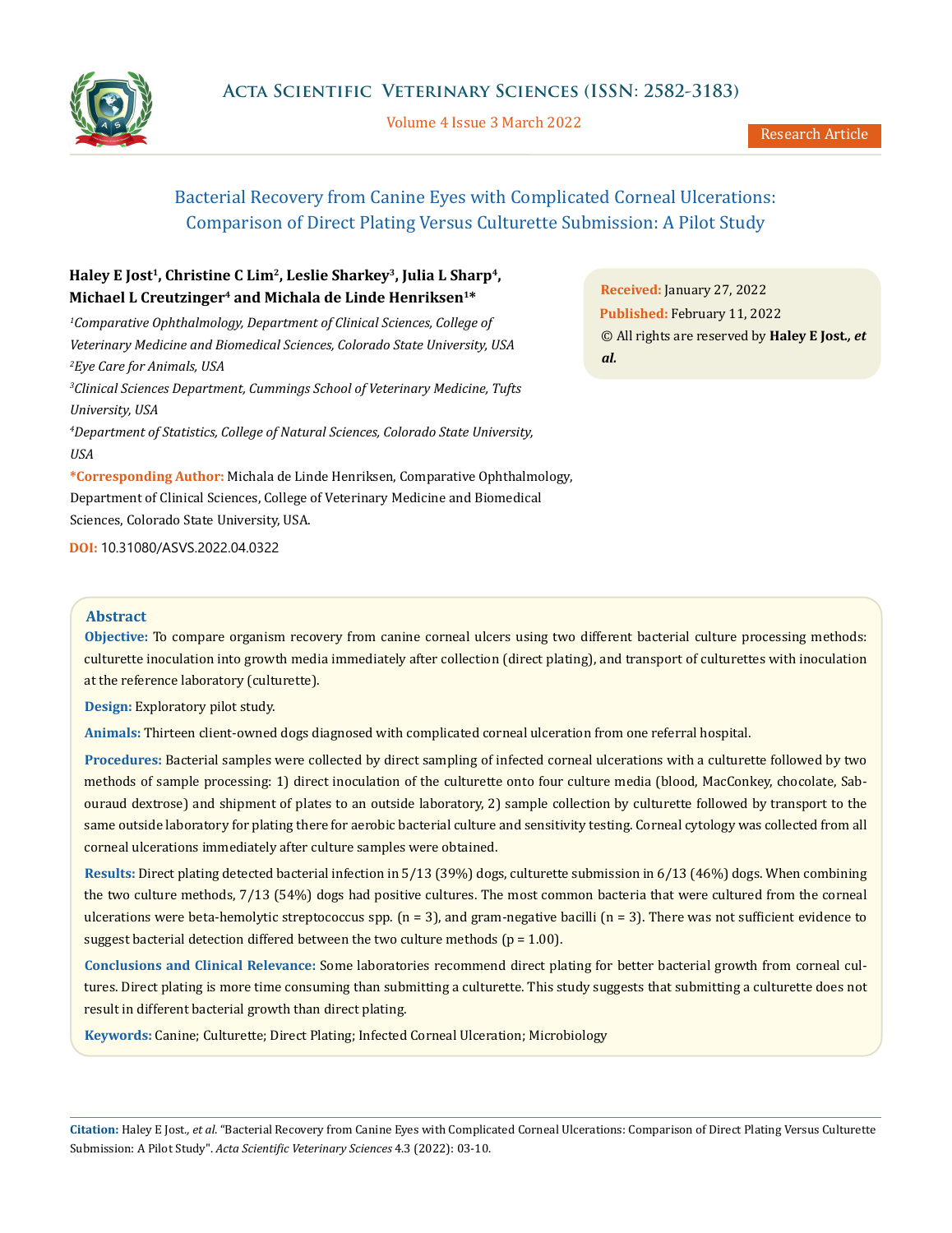#### **Introduction**

Bacterial ulcerative keratitis, also known as a type of complicated corneal ulceration, is one of the most common canine ocular diseases [1]. If not properly treated, this painful disease can progress rapidly due to both bacterial and host-derived factors (i.e., toxins and proteinases), possibly leading to loss of vision or even loss of the globe  $[2,3]$ . When a corneal ulceration is complicated by bacterial infection, medical management is lengthy, costly, and may eventually require surgical intervention to save the eye  $[1]$ . Treatment of complicated corneal ulcerations usually includes frequent application of topical antibiotics, anti-collagenolytics, mydriatic agents, and oral pain medications  $[1]$ . Successful resolution requires appropriate antimicrobial therapy ideally based on culture and sensitivity results  $[1,4,5]$ . However, due to the delay between culture submission and results, broad-spectrum antimicrobial selection is usually instituted prior to obtaining culture results  $[1]$ . Unfortunately, this contributes to poor antimicrobial stewardship that contribute to emerging resistance within populations of commonly isolated organisms and subsequent treatment failure. Common bacterial organisms isolated from complicated corneal ulcerations worldwide include *Staphylococcus* spp., Streptococcus spp., *Pasteurella multocida*, *Pseudomonas aeruginosa*, *Corynebacterium* spp., *Neisseria* spp., and *Escherichia coli* [4,6-9]. There have been many recent studies in veterinary medicine confirming antimicrobial resistance in these bacteria, especially for topical aminoglycosides and second-generation fluoroquinolones [6,7,9-11].

The conventional technique for obtaining corneal bacterial samples utilizes culturette collection (containing culture media) and transport to a microbiology laboratory where the sample will be plated  $[8,12-15]$ . Another less common culture technique utilizes immediate (direct) innoculation of the bacterial swab at the time of collection, with transport of the agar plates. In conjunction with corneal culture, cytology is one of the most commonly used and cost-effective laboratory procedures available to veterinary practitioners [8]. Cytology has several advantages as a complement to bacterial culture. Results are available rapidly to help guide antimicrobial selection, samples are assessed for concurrent inflammation and intracellular localization of organisms that can help distinguish pathogens from contaminants, and in some cases cytology can identify fastidious organisms that are not amenable to culture or can demonstrate organisms when there is compromise of the culture samples. Studies have been performed to support culture is more sensitive than cytology, however there is an advantage to using both methods for positive bacterial identification [15,16]. Other less common diagnostic methods for bacterial identification in both veterinary and human medicine include PCR, serology, and next-generation DNA sequencing [8,17-20].

University of Minnesota's Veterinary Medical Center uses an outside laboratory for microbiology diagnostics. This laboratory recommends direct plating on four different agar plates (blood, MacConkey, chocolate, Sabouraud dextrose) for all corneal microbiology cultures to increase the likelihood of bacterial growth. Direct plating can be more challenging and time consuming for the clinician [21,22]. In a nationwide survey in the United States, less than 50% of human medical practitioners had access to supplies necessary for direct plating [21]. To the author's knowledge, there are no studies in veterinary medicine comparing direct plating with culturette submission. If the superior culture method can be identified and implemented, antibiotic selection for veterinary patients will be more accurate, presumably resulting in a higher success rate for medical management of complicated corneal ulcerations and improving antimicrobial stewardship. The aim of this study is to determine whether there is a difference in positive culture rates between direct plating and culturette submission from complicated corneal ulcerations in dogs, and whether previous antibiotic use influences culture results. A secondary goal is to evaluate how the ancillary diagnostic technique of cytology compares with bacterial culture for the detection of infectious agents.

#### **Materials and Methods**

#### **Animals studied**

All study procedures were approved by the University of Minnesota Institutional Animal Care and Use Committee (Protocol #1511-33205A). In this exploratory pilot study, client-owned dogs presenting to the ophthalmology service at University of Minnesota's Veterinary Medical Center were enrolled from December 2015 to November 2016. To be included in the study, client-owned dogs were required to have a complete ophthalmic examination performed by a veterinary ophthalmologist and a clinical diagnosis of "complicated corneal ulceration". Data collected from the study patients included age, breed, sex, and previous topical antimicrobials used prior to presentation. Superficial corneal ulcerations that were diagnosed as either simple (non-infected) or indolent by a veterinary ophthalmologist were excluded from the study.

**Citation:** Haley E Jost*., et al.* "Bacterial Recovery from Canine Eyes with Complicated Corneal Ulcerations: Comparison of Direct Plating Versus Culturette Submission: A Pilot Study". *Acta Scientific Veterinary Sciences* 4.3 (2022): 03-10.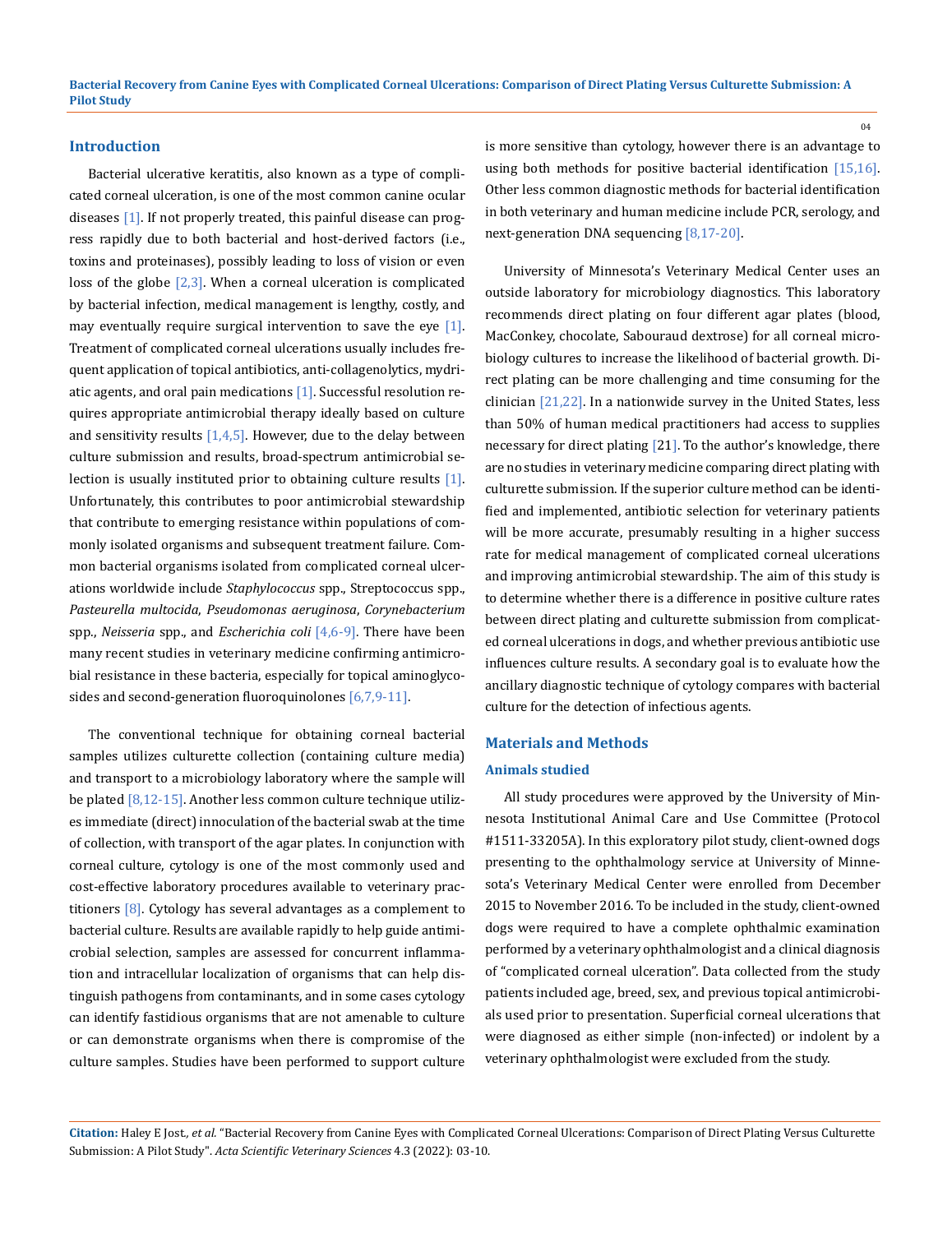#### **Ophthalmic examination**

Complicated corneal ulcerations were diagnosed following a thorough ophthalmic examination performed by a board-certified veterinary ophthalmologist (CCL or MdLH). Examinations included Schirmer tear test (Merck Animal Health, USA), tonometry (Tonovet, icare, Finland Oy), neuro-ophthalmic evaluation including menace response, dazzle reflex, pupillary light reflex (direct and indirect), and palpebral reflex, as well as slit-lamp biomicroscopy (Kowa Ltd, Japan) of adnexal, and anterior segment structures. Stromal loss and cellular infiltration of the corneal ulceration were identified on slit lamp biomicroscopy. Binocular indirect ophthalmoscopy (Keeler Inc., Malvern, PA, USA) with a 28D or 2.2D condensing lens (Volk Optical, Mentor, OH) was performed on patients unless corneal opacity and/or miotic pupil precluded fundic examination. Culture and cytology samples were obtained per the study protocol (see 'Specimen collection' below). Following culture and cytology, fluorescein stain (Bio-Glo; HUB Pharmaceuticals, Scottsdale, AZ, USA) was applied to both eyes (OU).

#### **Specimen collection**

Prior to collection of corneal samples, one drop of topical anesthetic (0.5% proparacaine hydrochloride, Akorn Inc, Lake Forest, Illinois, USA) was applied to the cornea. To maximize corneal anesthesia, a second drop was applied five minutes after the first application  $[23]$ . A new bottle of proparacaine was used for each new patient to prevent contamination. Two culture samples (one sample for direct plating and one sample for culturette submission) and three cytology samples were collected from each affected eye by CCL or MdLH. The order for which the two different cultures were collected was randomized based off a coin flip. For the direct plating method, four different agar platers were removed from the refrigerator 30 minutes prior to culture collection. A sterile culturette swab (COPAN, Murrieta, CA, USA) was used to gently rub the complicated corneal ulceration, using care to avoid contact with any adnexal tissues or hair. The swab was then directly plated on four different agar plates in the same order each time (blood, MacConkey, chocolate, Sabouraud dextrose). The plating was performed in the ophthalmology examination room immediately following sample collection. The plates were then submitted to the hospital laboratory for incubation until shipment to an outside laboratory (Marshfield Labs, Marshfield, WI). For the culturette submission method, the complicated corneal ulceration was sampled in the same fashion, but the culturette swab was then placed in media within a standard aerobic and anaerobic culturette tube (BBLTM CultureSwabTM Plus, Copan Italia SpA, Italy). The culturette

was shipped to the same outside laboratory as for the direct plating. The outside laboratory would perform the plating upon arrival on the same four agar plates as described above. Culture samples were stored at room temperature prior to shipping, and time from arrival to analysis was on average three days.

Cytology was collected from all patients as a supportive diagnostic test to microbiology, to evaluate for presence and type of inflammation and presence or absence of intracellular bacteria. Cytology samples were collected immediately after the culture sampling was complete. Three cytology slides were collected on each patient, using a new sterilized cytobrush (Microbrush, Grafton, WI) for each microscope slide. Cytology slides were submitted to the clinical pathology laboratory at University of Minnesota's Veterinary Medical Center. Two smears were stained with Wright Giemsa and one slide was stained with Gram stain. All cytologic preparations were evaluated by board-certified veterinary clinical pathologists.

#### **Data analysis**

The age, sex, and breed of each dog were recorded, and descriptive statistics were computed. Summary statistics (frequency and relative frequency) were computed for each culture and cytology result. Comparisons of interest were as follows: (i) culture results of direct plating versus culturette submission, (ii) detection of bacteria using microbiology culture versus detection of bacteria on cytology (bacteria +/- neutrophils), and (iii) positive culture rates between eyes that received previous antimicrobial therapy versus eyes that had not received antimicrobial therapy. To compare microbiology culture with cytology, the results of direct plating and culturette submission were combined by recording a 'presence' if at least one of the culture samples was positive for bacteria, and 'absence' if both cultures were negative for bacterial growth.

McNemar's Test, adapted for small sample sizes, was used to compare the yield of culture by means of direct plating versus culturette. All statistical analyses were carried out in the statistical software "R" (R Core Team (2020)). A significance level of 0.05 was used for all statistical tests.

#### **Results**

A total of 13 dogs were included in this study. All dogs were unilaterally affected with a complicated corneal ulceration. The median age was 10 years of age (range 6-15 years), including seven neutered males, five spayed females, and one intact female. Eight different dog breeds were represented in the study population, the

**Citation:** Haley E Jost*., et al.* "Bacterial Recovery from Canine Eyes with Complicated Corneal Ulcerations: Comparison of Direct Plating Versus Culturette Submission: A Pilot Study". *Acta Scientific Veterinary Sciences* 4.3 (2022): 03-10.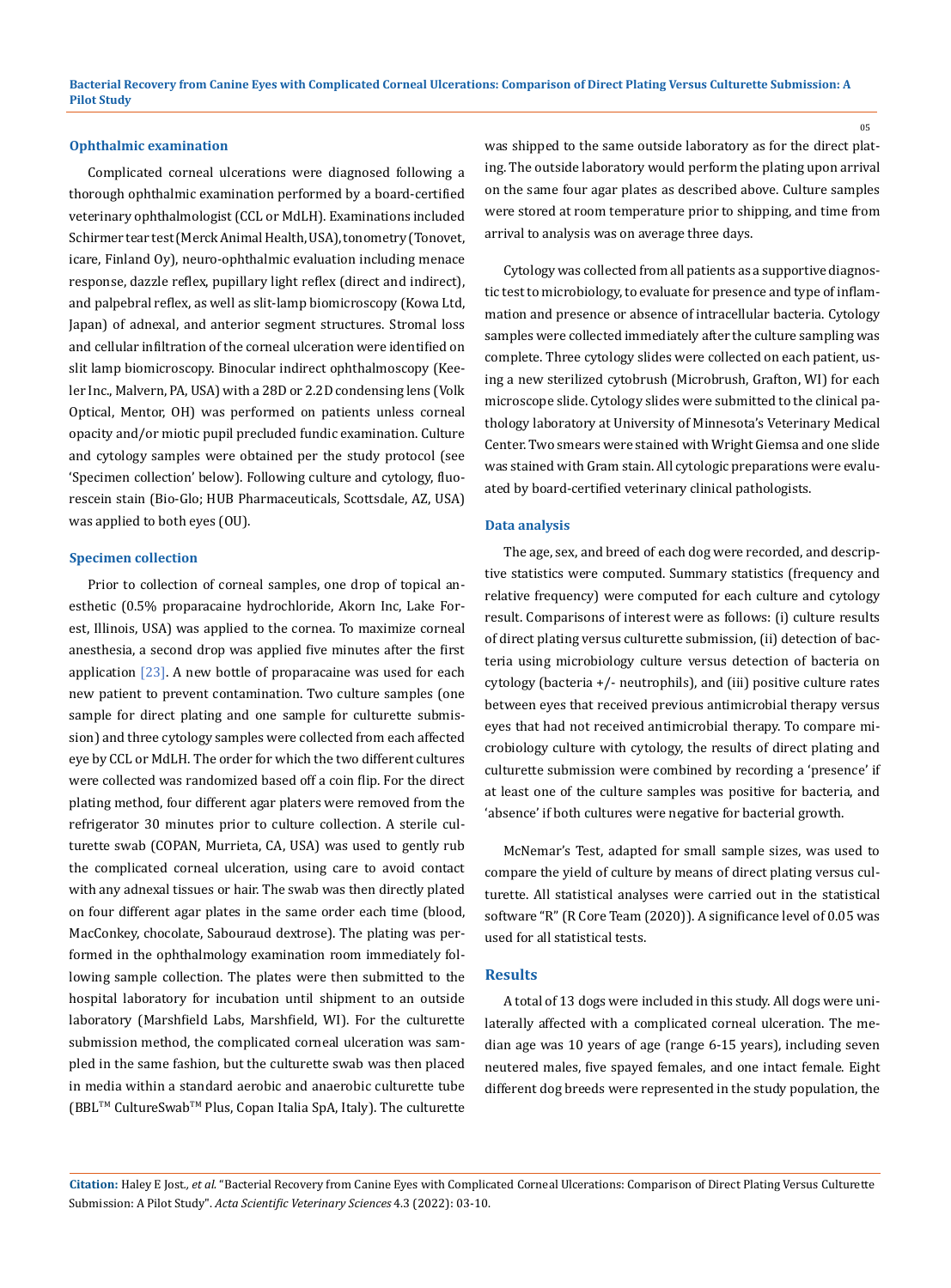most common being the Boston Terrier (n = 4) followed by Boxer  $(n = 2)$ . The remaining breeds included Shih Tzu  $(n = 1)$ , Dachshund (n = 1), Miniature Pinscher (n = 1), Chihuahua (n = 1), Vizsla  $(n = 1)$ , and West Highland White Terrier  $(n = 1)$ . Eight out of 13 (62%) complicated corneal ulcerations occurred in the right eye (OD), while five out of 13 (38%) complicated corneal ulcerations occurred in the left eye (OS).

#### **Culture**

The direct plating method detected the presence of bacterial infection in five out of 13 complicated corneal ulcerations (39%). The culturette submission method detected the presence of bacterial infection in six out of 13 complicated corneal ulcerations (46%). A total of 11 out of 26 culture samples (42%) had positive bacterial growth. When combining the two culture methods' results, seven out of 13 complicated corneal ulcerations (54%) were positive for bacterial growth. Four out of five (80%) eyes with a positive culture using the direct plating method also had a positive culture using the culturette collection method. Four of six (67%) eyes with a positive culture using the culturette collection method also had a positive culture using the direct plating method. Both the direct plating and the culturette collection methods had identical culture results in ten out of 13 eyes (77%; 4 eyes with positive cultures, 6 eyes with negative cultures). There was no evidence of a difference in culture yield between the two culture methods ( $p = 1.00$ ). Culture results are summarized in table 1.

06

| <b>Bacteria Detection Method</b> |          | N<br>$\frac{0}{0}$ |        | Odds Ratio (95% CI)     | P    |
|----------------------------------|----------|--------------------|--------|-------------------------|------|
| Direct plating                   |          | 5                  | (38.5) |                         |      |
| Culturette                       |          | 6                  | (46.2) |                         |      |
| Detection agreement              |          | 10                 | (76.9) | 2.00 (0.104, 117.994) * | 1.00 |
|                                  | Presence | 4                  | (30.8) |                         |      |
|                                  | Absence  | 6                  | (46.2) |                         |      |
| Cultures (combined)              |          | 7                  | (53.8) |                         |      |
| Cytology (bacteria)              |          | 4                  | (30.8) |                         |      |
| Detection agreement              |          | 8                  | (61.5) | 0.25(0.005, 2.526)      | .375 |
|                                  | Presence | 3                  | (23.1) |                         |      |
|                                  | Absence  | 5                  | (38.5) |                         |      |
| Cultures (combined)              |          | 7                  | (53.8) |                         |      |
| Cytology (neutrophils)           |          | 8                  | (61.5) |                         |      |
| Detection agreement              |          | 6                  | (46.2) | 1.33 (0.226, 9.102)     | 1.00 |
|                                  | Presence | 4                  | (30.8) |                         |      |
|                                  | Absence  | $\overline{a}$     | (15.4) |                         |      |
| Cytology (bacteria)              |          | 4                  | (30.8) |                         |      |
| Cytology (neutrophils)           |          | 8                  | (61.5) |                         |      |
| Detection agreement              |          | 9                  | (69.2) | ۰                       | .125 |
|                                  | Presence | 4                  | (30.8) |                         |      |
|                                  | Absence  | 5                  | (38.5) |                         |      |

Table 1: Summary statistics (frequency (%)) for each comparisons (direct plating vs culturette; cultures (combined) vs cytology (intracellular bacteria); cultures (combined) vs cytology (neutrophils), cytology (intracellular bacteria) vs. cytology (neutrophils)); 'n' in the second column indicates the number of dogs with positive bacterial growth on their culture method, and '%' indicates the frequency of when the methods agreed on presence and absence (n = 13).\* Odds ratio can be interpreted as the odds of detection with culturette is approximately twice the odds of detection with direct plating. ♦Odds ratio estimate not calculated due to having zero observations that were detected as positive by cytology (bacteria), and negative by cytology (neutrophils).

**Citation:** Haley E Jost*., et al.* "Bacterial Recovery from Canine Eyes with Complicated Corneal Ulcerations: Comparison of Direct Plating Versus Culturette Submission: A Pilot Study". *Acta Scientific Veterinary Sciences* 4.3 (2022): 03-10.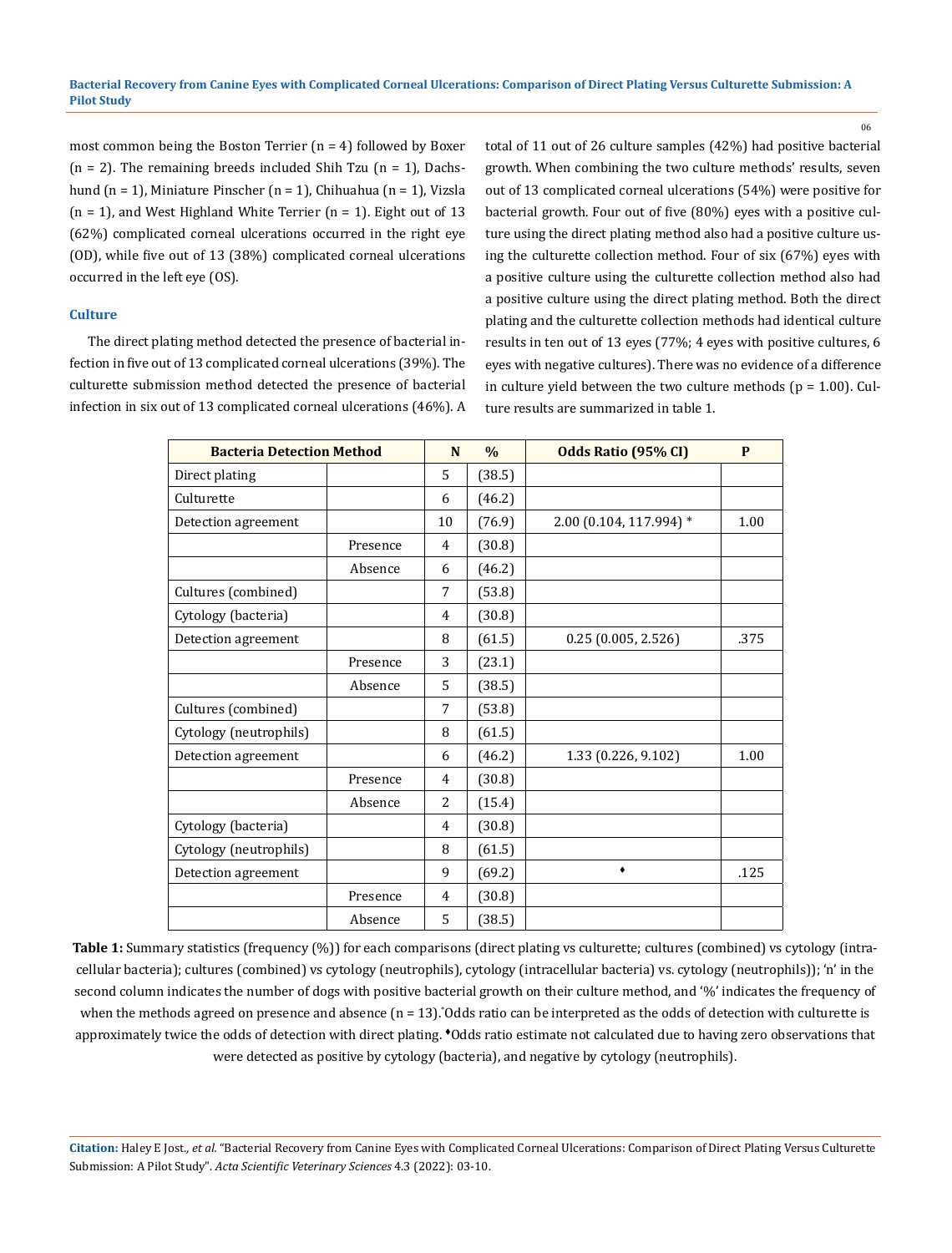Eight different bacterial isolates were identified between the two culture methods: Beta-hemolytic *Streptococcus* spp. (35%, n = 6), gram-negative *bacilli* (12%, n = 2), *Staphylococcus intermedius* (12%, n = 2), *Escherichia coli* (12%, n = 2), *Corynebacterium ulcerans* (12%, n = 2), *Staphylococcus aureus* (6%, n = 1), *Capnocytophagia* spp. (6%, n = 1), *Enterobacter cloacae* (6%, n = 1). Six of 11 eyes (55%) yielded one isolate, four of 11 eyes (36%) yielded two isolates, and one of 11 eyes (9%) yielded three isolates. No sample yielded more than three isolates.

### **Cytology**

Eight of 13 (62%) cytology results from the complicated corneal ulcerations showed evidence of suppurative inflammation with no etiologic agent identified ("neutrophils only"). Of those eight eyes, four (50%) were positive for bacteria on aerobic culture. Four out of 13 (31%) eyes identified intracellular bacteria on cytology ("bacteria  $+/-$  neutrophils"). Of those four eyes, three (75%) also had a positive bacterial culture, and one (25%) was negative on both culture methods. One hundred percent of eyes positive for intracellular bacteria on cytology also showed evidence of suppurative inflammation. Additionally, four out of 13 (31%) eyes that had a positive bacterial culture (using either culture method) but were negative for bacteria on cytology. When combining the culture results of direct plating with culturette submission, aerobic culture detected the presence of bacteria (54%, 7/13) more frequently than cytology (31%,4/13), however there was not sufficient evidence to suggest a difference between culture and cytology detection ( $p = .375$ ).

#### **Antibiotic use**

Of the 13 dogs in the study, seven of 13 complicated corneal ulcerations (54%) were on a topical antibiotic at the time of culture and cytology collection. The most common topical antibiotic was neomycin-polymyxin B-bacitracin ophthalmic ointment (Bausch & Lomb Incorporated, Tampa, FL, USA; n = 3), followed by tobramycin 0.3% ophthalmic solution (Bausch & Lomb, Bridegwater, NJ, USA; n = 2), ofloxacin 0.3% ophthalmic solution (Akorn, Inc., Lake Forest, IL, USA; n = 1) and ciprofloxacin 0.3% ophthalmic solution (Altaire Pharmaceuticals, Aquebogue, NY, USA; n = 1). Four of seven complicated corneal ulcerations (57%) that were treated with a topical antibiotic were negative for bacterial growth on their microbiology culture, while three of seven complicated corneal ulcerations (43%) that were treated with a topical antibiotic were positive for bacterial growth. Of the six complicated corneal ulcerations without topical antibiotic use at the time of specimen collection, two out of six (33%) was negative for bacterial growth, and four out of six (67%) were positive for bacterial growth. There was not sufficient evidence to suggest a difference between bacterial growth or no growth when the use of topical antibiotics versus no use of topical antibiotics prior to culture were evaluated ( $p = .85$ ). The use of systemic antibiotic therapy was not recorded for any of the 13 dogs in this study.

#### **Discussion**

This exploratory pilot study compared culture results of complicated corneal ulcerations from direct plating and culturette submission. The direct plating method was positive for bacterial culture in 39% of cases, with culturette submission positive in 46% of cases, though this difference was not found to be statistically significant. A similar study was performed in human ophthalmology to determine the microbiological yield of corneal ulceration by direct inoculation of culture media versus indirect inoculation by means of transport medium [24]. Like the current study, Mcleod., *et al*. 2005 reported that cultures obtained by means of culturette submission and held for up to 24 hours had similar positive culture results to that of direct plating. The results of this study suggest that direct plating and culturette submission are equivalent for obtaining positive culture results. Given added time and technical demands of direct plating, culturette transport appears to be the more practical alternative for most practitioners.

It is important to note that while swab transport devices are used in veterinary and human ophthalmology for ease of sample collection, swab specimens are inferior to fluid specimens (i.e., wound exudate), thus culture yield may be lower in these cases [25]. Along with potential for decreased positive culture yields with complicated corneal ulcerations, topical antibiotic use prior to diagnostics must be considered as a confounding variable regarding culture results. A 2007 study by Sharma and colleagues evaluated positive and negative culture results correlated with cytology and prior antibiotic use. The study found that more negative cultures were associated with previous topical antibiotic therapy, however this was not statistically significant  $[26]$ . A similar observation in the present study was demonstrated, as there was no evidence to suggest a difference between culture rates of eyes on prior topi-

**Citation:** Haley E Jost*., et al.* "Bacterial Recovery from Canine Eyes with Complicated Corneal Ulcerations: Comparison of Direct Plating Versus Culturette Submission: A Pilot Study". *Acta Scientific Veterinary Sciences* 4.3 (2022): 03-10.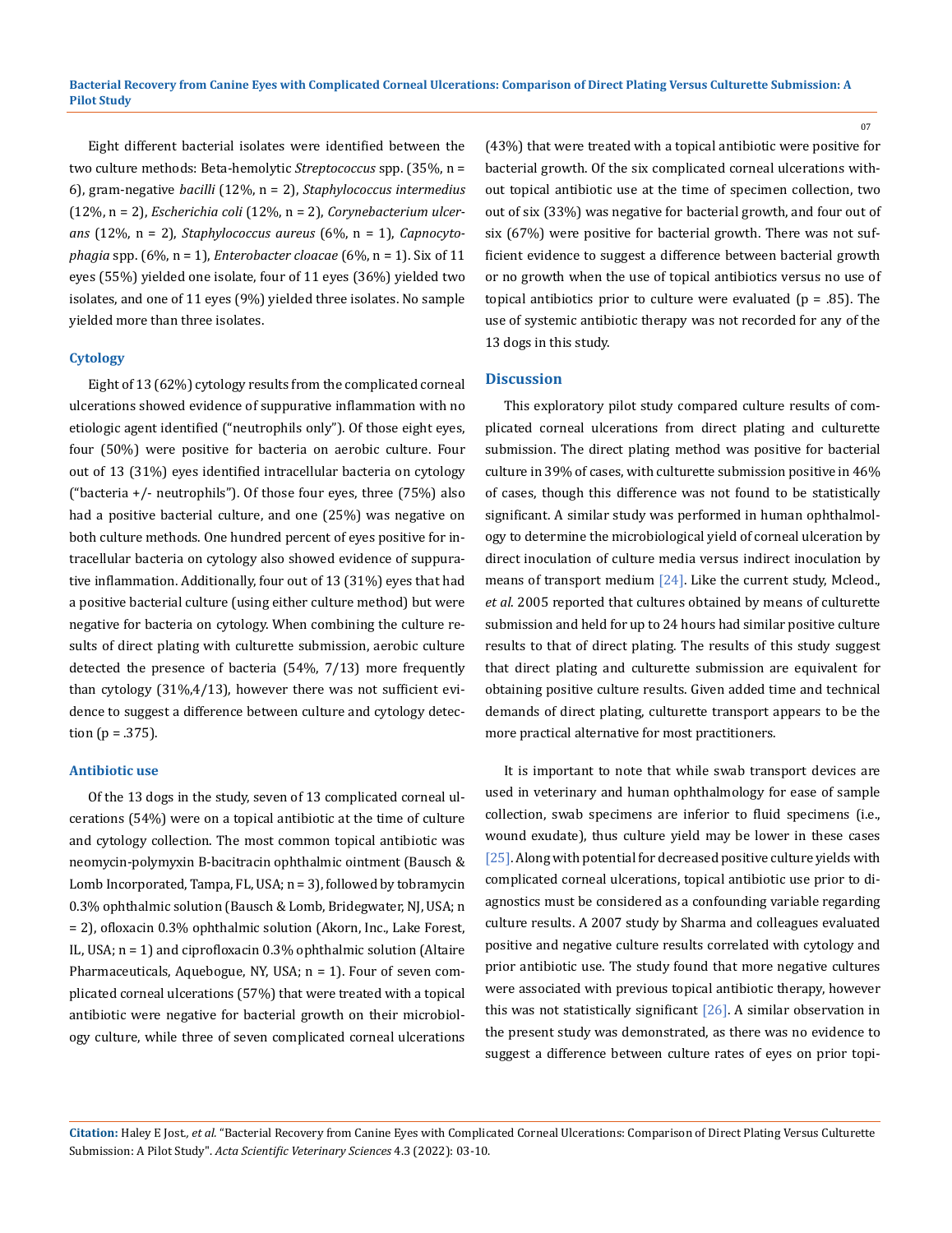cal antibiotic use with eyes that had not received a topical antibiotic prior to culture collection. Additionally, one must consider the low culture rate of fastidious organisms related to negative culture results. In a 2008 study by Ledbetter and colleagues, mixed infections with aerobic bacteria were present in 51.2% of cases when attempting to isolate obligate anaerobes. The authors suspected this was an under-estimation, as 76.2% of anerobic bacterial ulcers that were negative for aerobes were receiving topical antimicrobial therapy at presentation  $[27]$ . This may have been the case in the current study, as 57% of complicated corneal ulcerations that were previously treated with a topical antimicrobial were culture negative.

The commonly identified bacterial isolates in this study were beta-hemolytic *Streptococcus spp*., *Staphylococcus spp*., and gramnegative *bacilli*. This is similar to a recent study by Jinks., *et al*. from 2020, which identified *Staphylococcus*, *Streptococcus*, and *Pseudomonas* as the most common bacterial genera isolated in dogs [11]. Similar results have been demonstrated in other veterinary ophthalmology studies evaluating microbiology from dogs, cats, and horses [4,9].

In the current study, there was not enough evidence to suggest a difference between cytology or aerobic culture regarding positive bacterial identification, though combined culture methods detected bacteria in 54% of cases compared to 31% of cytology samples. Bacterial culture is known to be more sensitive for the identification of infectious agents, however cytology is still useful due to the ability to quickly obtain results  $[1]$ . Corneal cytology has also been previously reported to correlate with corneal culture results with a positive and negative predictive value (PPV and NPV) of 73% and 52%, respectively, in the horse [28]. Another study showed the benefit of using more than one diagnostic technique to identify bacteria. In 48 horses with ulcerative keratitis, bacteria was identified on cytology in 26 out of 35 infections compared to 29 identified on bacterial culture, compared to 35 infections using combined methods [16]. Some discrepancies that lead to misdiagnosis from cytology can result from sampling technique. Additionally, certain normal findings such as stain precipitate can be mistaken for bacteria [8]. However, a preliminary diagnosis based on cytology can be crucial in early bacterial identification and implementation of appropriate antimicrobial therapy.

As the field of medicine continues to grow, advancements in microbial identification are becoming more promising. In humans, the limitations of culture methods for microbial identification were further elucidated by Willcox., *et al*. who showed that less than 80% of healthy human conjunctival swabs yielded cultivable microbes, despite a known endogenous conjunctival microbiome [29]. In another human study, next generation sequencing, using 16S ribosomal DNA, was able to positively identify a highly diverse microbial conjunctival community in each of its samples, with 31% of microbes classified as "novel" bacteria [30]. In animals, nextgeneration sequencing has been used to characterize the ocular microbiota in the house finch, koala, feline, canine, and equine [31-35]. Most recently, a 2020 study by LaFrentz., *et al*. characterized the diversity of the equine conjunctival microbiota using nextgeneration DNA sequencing in 15 eyes [35]. Conjunctival biopsies yielded 329 bacterial operational taxonomic units (OTUs) and found gram negative Proteobacteria to be the dominant phylum. A similar study was performed in 2019 by Leis at al. to characterize the canine ocular microbiota and found that genera previously thought to account for the majority of the core microbiome only accounted for 2.63% of all sequencing reads, possibly reflecting bias in organism recovery using standard culture methods [34]. Further studies are warranted to characterize the general ocular microbiome among various species, but eventually, its use could lead to the development of novel therapies to prevent corneal dysbiosis or to identify uncommon fastidious bacterial isolates responsible for many complicated corneal ulcerations with negative culture results. This would prompt more judicious use of topical antibiotics to reduce the spread of antimicrobial-resistant organisms.

08

Based on results in this pilot study, direct plating and transport media had comparable positive culture rates. Of the positive cultures using both methods, nearly all isolates identified were identical. Given that direct plating on culture media is inherently more difficult and time-consuming, inoculation into transport medium is a viable and effective alternative. Additionally, as bacterial identification between cytology and culture methods did not significantly differ, implementing corneal cytology is an important way to quickly identify etiologic agents responsible for complicated corneal ulcerations, thus implementing appropriate treatment prior to obtaining culture results.

### **Acknowledgment**

This study was funded by University of Minnesota's Frances LeClaire Ophthalmology grant. The authors would like to acknowledge Melissa Boyd, Stacy Bokelheide, Perrin Bullers-Schwartz, and

**Citation:** Haley E Jost*., et al.* "Bacterial Recovery from Canine Eyes with Complicated Corneal Ulcerations: Comparison of Direct Plating Versus Culturette Submission: A Pilot Study". *Acta Scientific Veterinary Sciences* 4.3 (2022): 03-10.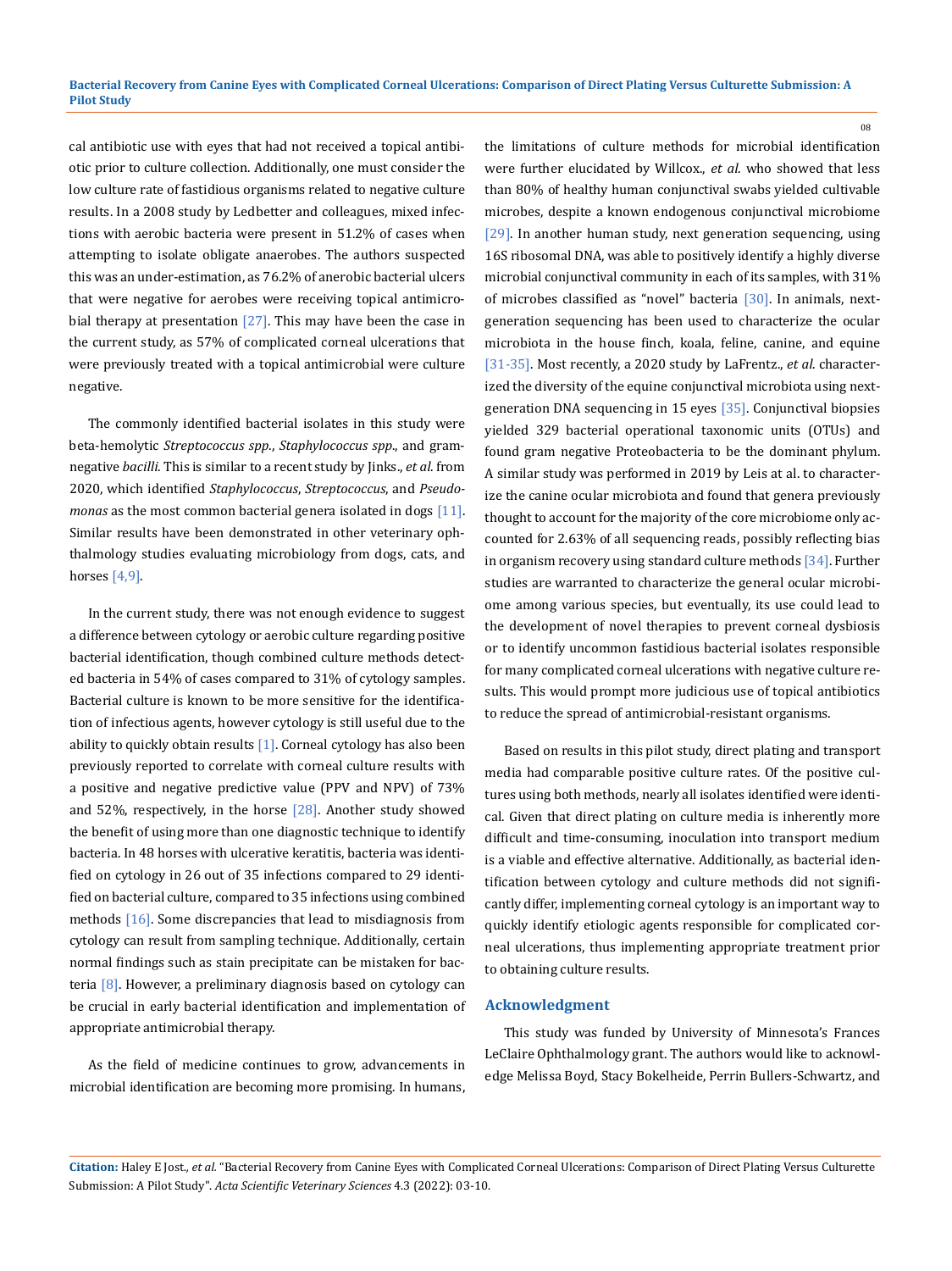Emily Metz Quandt at University of Minnesota Veterinary Medical Center for their help with this clinical study. The authors of this manuscript have no conflict of interest to declare.

The abstract of this manuscript has been presented at the 2021 American College of Veterinary Ophthalmologists (ACVO) Conference in Indianapolis, Indiana.

### **Bibliography**

- 1. Gelatt KN., *et al.* ["Ulcerative keratitis. IN: Gelatt KN, ed. Veteri](https://www.sciencedirect.com/science/article/abs/pii/S0195561690500558)[nary Ophthalmology". 6th ed. John Wiley and Sons, Ames, IA,](https://www.sciencedirect.com/science/article/abs/pii/S0195561690500558)  [USA \(2021\): 1096-1123.](https://www.sciencedirect.com/science/article/abs/pii/S0195561690500558)
- 2. Wang L., *et al.* ["Evaluation of matrix metalloproteinase con](https://pubmed.ncbi.nlm.nih.gov/18828693/)[centrations in precorneal tear film from dogs with Pseudo](https://pubmed.ncbi.nlm.nih.gov/18828693/)[monas aeruginosa–associated keratitis".](https://pubmed.ncbi.nlm.nih.gov/18828693/) *American Journal of Veterinary Research* [69.10 \(2008\): 1341-1345.](https://pubmed.ncbi.nlm.nih.gov/18828693/)
- 3. Ollivier FJ., *et al.* ["Proteinases of the cornea and preocular tear](https://pubmed.ncbi.nlm.nih.gov/17565550/)  film". *[Veterinary Ophthalmology](https://pubmed.ncbi.nlm.nih.gov/17565550/)* 10.4 (2007): 199-206.
- 4. Tolar EL., *et al.* ["Evaluation of clinical characteristics and bac](https://pubmed.ncbi.nlm.nih.gov/16426172/)[terial isolates in dogs with bacterial keratitis: 97 cases \(1993-](https://pubmed.ncbi.nlm.nih.gov/16426172/) 2003)". *[Journal of the American Veterinary Medical Association](https://pubmed.ncbi.nlm.nih.gov/16426172/)*  [228.1 \(2006\): 80-85.](https://pubmed.ncbi.nlm.nih.gov/16426172/)
- 5. [Papich MG. "Antimicrobials, susceptibility testing, and mini](https://pubmed.ncbi.nlm.nih.gov/23890240/)[mum inhibitory concentrations \(MIC\) in veterinary infection](https://pubmed.ncbi.nlm.nih.gov/23890240/)  treatment". *[Veterinary Clinics of North America: Small Animal](https://pubmed.ncbi.nlm.nih.gov/23890240/)  Practice* [43.5 \(2013\): 1079-1089.](https://pubmed.ncbi.nlm.nih.gov/23890240/)
- 6. [Lin CT and Petersen-Jones SM. "Antibiotic susceptibility of](https://pubmed.ncbi.nlm.nih.gov/17425695/)  [bacterial isolates from corneal ulcers of dogs in Taiwan".](https://pubmed.ncbi.nlm.nih.gov/17425695/) *Jour[nal of Small Animal Practice](https://pubmed.ncbi.nlm.nih.gov/17425695/)* 48.5 (2007): 271-274.
- 7. Hindley KE., *et al.* ["Bacterial isolates, antimicrobial suscepti](https://pubmed.ncbi.nlm.nih.gov/26522379/)[bility, and clinical characteristics of bacterial keratitis in dogs](https://pubmed.ncbi.nlm.nih.gov/26522379/)  [presenting to referral practice in Australia".](https://pubmed.ncbi.nlm.nih.gov/26522379/) *Veterinary Ophthalmology* [19.5 \(2016\): 418-426.](https://pubmed.ncbi.nlm.nih.gov/26522379/)
- 8. Gould D., *et al.* "Ocular bacteriology*.* In: Gelatt KN, ed. *Veteri*nary Ophthalmology. 6<sup>th</sup> ed. John Wiley and Sons, Ames, IA, USA (2021): 308-319.
- 9. Suter A., *et al.* ["Septic keratitis in dogs, cats, and horses in Swit](https://pubmed.ncbi.nlm.nih.gov/28557367/)[zerland: associated bacteria and antibiotic susceptibility".](https://pubmed.ncbi.nlm.nih.gov/28557367/) *Vet[erinary Ophthalmology](https://pubmed.ncbi.nlm.nih.gov/28557367/)* 21.1 (2018): 66-75.
- 10. Sandmeyer LS., *et al.* ["Alterations in conjunctival bacteria and](https://pubmed.ncbi.nlm.nih.gov/28140645/)  [antimicrobial susceptibility during topical administration of](https://pubmed.ncbi.nlm.nih.gov/28140645/)  [ofloxacin after cataract surgery in dogs".](https://pubmed.ncbi.nlm.nih.gov/28140645/) *American Journal of [Veterinary Research](https://pubmed.ncbi.nlm.nih.gov/28140645/)* 78.2 (2017): 207-214.

11. Jinks MR., *et al.* ["Using minimum inhibitory concentration](https://onlinelibrary.wiley.com/doi/abs/10.1111/vop.12801)  [values of common topical antibiotics to investigate emerging](https://onlinelibrary.wiley.com/doi/abs/10.1111/vop.12801)  [antibiotic resistance: A retrospective study of 134 dogs and](https://onlinelibrary.wiley.com/doi/abs/10.1111/vop.12801)  [20 horses with ulcerative keratitis".](https://onlinelibrary.wiley.com/doi/abs/10.1111/vop.12801) *Veterinary Ophthalmology* [23.5 \(2020\): 806-813.](https://onlinelibrary.wiley.com/doi/abs/10.1111/vop.12801)

- 12. [Whitley DR. "Canine and Feline Primary Ocular Bacterial In](https://pubmed.ncbi.nlm.nih.gov/11033880/)fections". *[Veterinary Clinics of North](https://pubmed.ncbi.nlm.nih.gov/11033880/) America: Small Animal Practice* [30.5 \(2000\): 1151-1167.](https://pubmed.ncbi.nlm.nih.gov/11033880/)
- 13. Furiani N., *et al.* ["Evaluation of the bacterial microflora of the](https://pubmed.ncbi.nlm.nih.gov/21535255/)  [conjunctival sac of healthy dogs and dogs with atopic dermati](https://pubmed.ncbi.nlm.nih.gov/21535255/)tis". *[Veterinary Dermatology](https://pubmed.ncbi.nlm.nih.gov/21535255/)* 22.6 (2011): 490-496.
- 14. [Ollivier FJ. "Bacterial corneal diseases in dogs and cats".](https://pubmed.ncbi.nlm.nih.gov/14604094/) *Clini[cal Techniques in Small Animal Practice](https://pubmed.ncbi.nlm.nih.gov/14604094/)* 2003;18 (3): 193-198.
- 15. Galán A., *et al.* ["Clinical findings and progression of 10 cases of](https://beva.onlinelibrary.wiley.com/doi/10.2746/095777309X400289)  [equine ulcerative keratomycosis \(2004-2007\)".](https://beva.onlinelibrary.wiley.com/doi/10.2746/095777309X400289) *Equine Veterinary Education* [21.5 \(2009\): 236-242.](https://beva.onlinelibrary.wiley.com/doi/10.2746/095777309X400289)
- 16. Massa KL., *et al.* ["Usefulness of aerobic microbial culture and](https://pubmed.ncbi.nlm.nih.gov/14567433/)  [cytologic evaluation of corneal specimens in the diagnosis of](https://pubmed.ncbi.nlm.nih.gov/14567433/)  [infectious ulcerative keratitis in animals".](https://pubmed.ncbi.nlm.nih.gov/14567433/) *Journal of the Ameri[can Veterinary Medical Association](https://pubmed.ncbi.nlm.nih.gov/14567433/)* 215.11 (1999): 1671-1674.
- 17. Banks KC., *et al.* ["Veterinary ocular microbiome: Lessons](file:///E:/ANUSHA/Acta/MARCH/ASVS/New%20folder/Veterinary%20ocular%20microbiome:%20Lessons%20learned%20beyond%20the%20culture)  [learned beyond the culture".](file:///E:/ANUSHA/Acta/MARCH/ASVS/New%20folder/Veterinary%20ocular%20microbiome:%20Lessons%20learned%20beyond%20the%20culture) *Veterinary Ophthalmology* 22.5 [\(2019\): 716-725.](file:///E:/ANUSHA/Acta/MARCH/ASVS/New%20folder/Veterinary%20ocular%20microbiome:%20Lessons%20learned%20beyond%20the%20culture)
- 18. Martín R., *et al.* ["The role of metagenomics in understanding](https://www.ncbi.nlm.nih.gov/pmc/articles/PMC3979869/)  [the human microbiome in health and disease".](https://www.ncbi.nlm.nih.gov/pmc/articles/PMC3979869/) *Virulence* 5.3 [\(2014\): 413-423.](https://www.ncbi.nlm.nih.gov/pmc/articles/PMC3979869/)
- 19. [Morgan XC and Huttenhower C. "Human microbiome analy](https://pubmed.ncbi.nlm.nih.gov/23300406/)sis". *[PLOS Computational Biology](https://pubmed.ncbi.nlm.nih.gov/23300406/)* 8.12 (2012): e1002808.
- 20. Borroni D., *et al.* ["Metagenomics in ophthalmology: current](https://pubmed.ncbi.nlm.nih.gov/31276030/)  [findings and future prospectives".](https://pubmed.ncbi.nlm.nih.gov/31276030/) *BMJ Open Ophthalmology* [4.1 \(2019\): e000248-e000248.](https://pubmed.ncbi.nlm.nih.gov/31276030/)
- 21. McLeod SD., *et al.* ["Differential care of corneal ulcers in the](https://pubmed.ncbi.nlm.nih.gov/8600426/)  [community based on apparent severity".](https://pubmed.ncbi.nlm.nih.gov/8600426/) *Ophthalmology* 103.3 [\(1996\): 479-484.](https://pubmed.ncbi.nlm.nih.gov/8600426/)
- 22. [McDonnell PJ. "Empirical or culture-guided therapy for mi](https://pubmed.ncbi.nlm.nih.gov/8540856/)[crobial keratitis?: A plea for data".](https://pubmed.ncbi.nlm.nih.gov/8540856/) *Archives of Ophthalmology* [114.1 \(1996\): 84-87.](https://pubmed.ncbi.nlm.nih.gov/8540856/)
- 23. [Binder DR and Herring IP. "Duration of corneal anesthesia](https://pubmed.ncbi.nlm.nih.gov/17014333/)  [following topical administration of 0.5% proparacaine hydro](https://pubmed.ncbi.nlm.nih.gov/17014333/)[chloride solution in clinically normal cats".](https://pubmed.ncbi.nlm.nih.gov/17014333/) *American Journal of Veterinary Research* [67.10 \(2006\): 1780-1782.](https://pubmed.ncbi.nlm.nih.gov/17014333/)

**Citation:** Haley E Jost*., et al.* "Bacterial Recovery from Canine Eyes with Complicated Corneal Ulcerations: Comparison of Direct Plating Versus Culturette Submission: A Pilot Study". *Acta Scientific Veterinary Sciences* 4.3 (2022): 03-10.